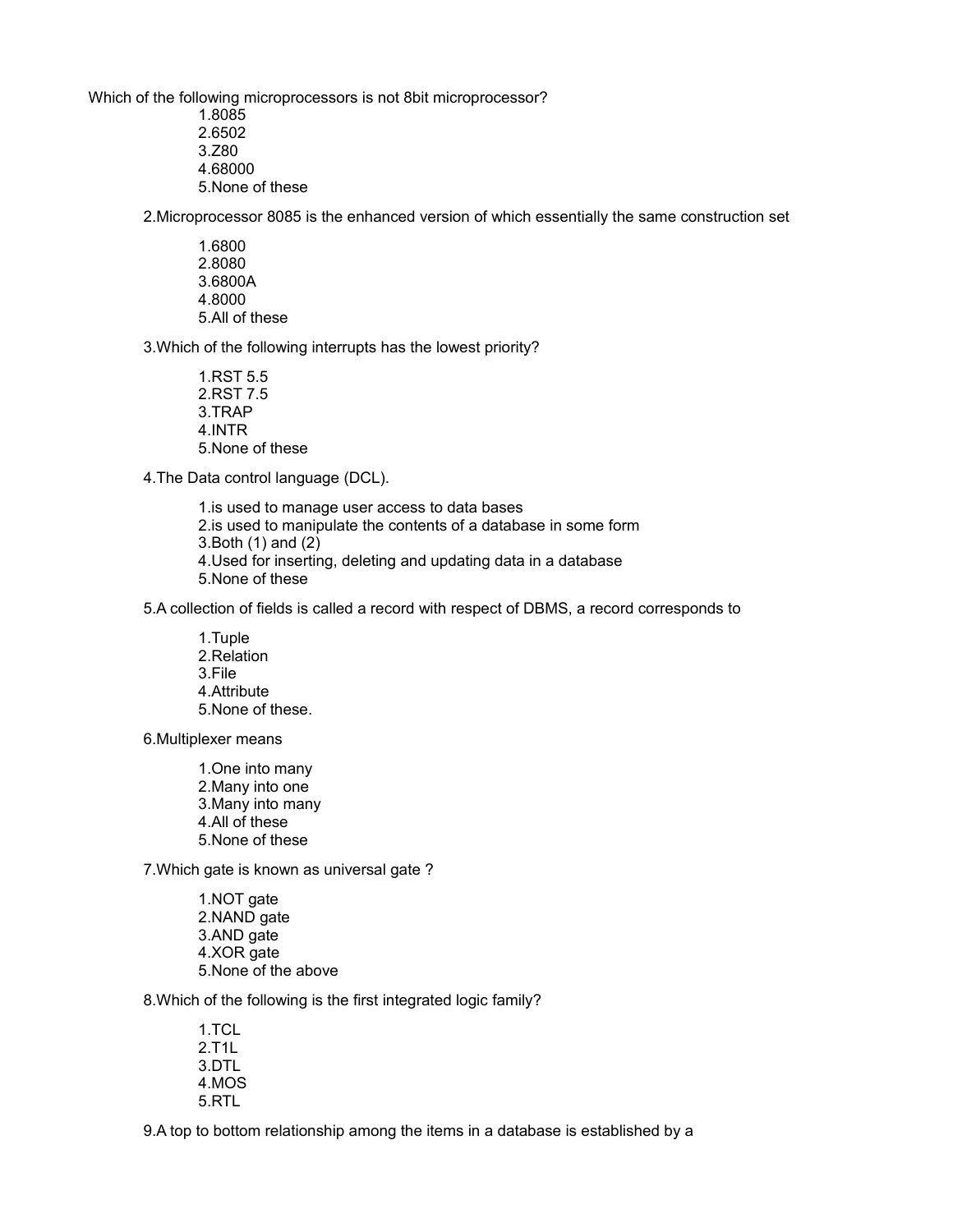1.Hierarchical schema 2.Network Schema 3.Relational Schema 4.Both (1) and (2) 5.Both (2) and (3)

10.In the relational schema, each tuple is divided into fields called.

1.Relations 2.Domains 3.Queries 4.Both (1) and (2) 5.Both (1) and (3)

11.The modify operation is likely to be done after.

1.Delete 2.Insert 3.Look up 4.All of the above 5.None of these

12.The way a particular application views the data from the database that the application uses is a :

1.Module 2.Relational model 3.Schema 4.Subschema 5.None of these

13.Which two files are used during operation of the DMBS?

1.Query language and utilities 2.Data manipulation language and query language: 3.Data dictionary and transaction log 4.Data dictionary and query language 5.None of these

14.Which normal form is considered adequate for relational database design?

1.2 NF 2.3 NF 3.4 NF 4.BCNF 5.None of these

15.An attribute of one matching the primary key another table, is called as

1.Foreign key 2.Secondary key 3.Candidate key 4.Composite key 5.None of these

16.Which of the following SQL commands can be used modify existing data in a database table?

1.MODIFY 2.UPDATE 3.CHANGE 4.NEW 5.None of these

17.Each node in a linked list must contain at least: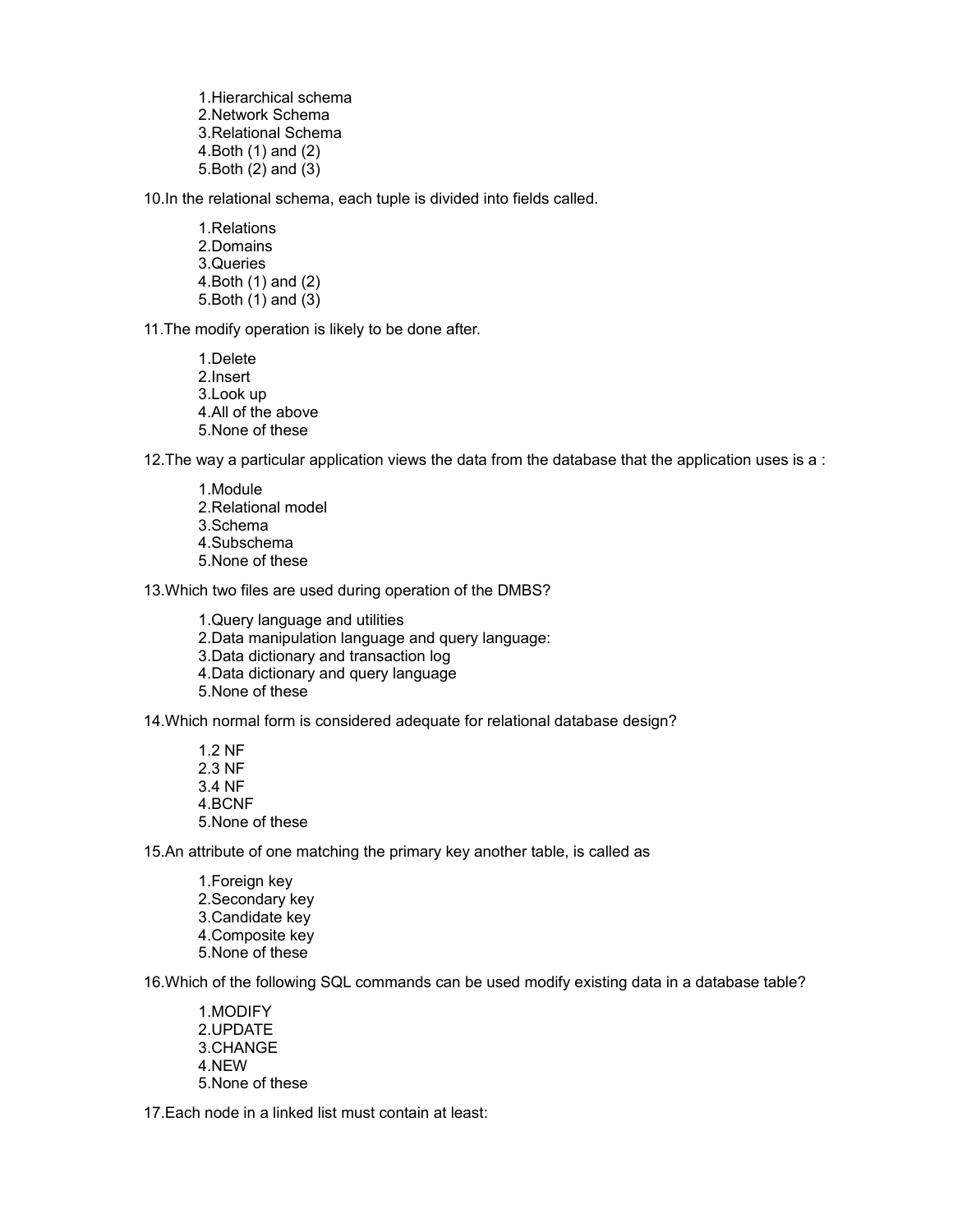1.Three fields 2.Five fields 3.Four fields 4.One fields 5.Two fields

18.The average number of key comparisons done in a successful sequential search in a list of length "n" is

1.Log n 2.(n-1)/2  $3.n/2$ 4.(n+1)/2 5.None of these

19.The order of the binary search algorithm is

1.n  $2.n<sup>2</sup>$ 3.nlog(n) 4.log(n) 5.None of these

20.Which of the following is useful in implementing quick sort?

1.Stack 2.Set 3.List 4.Queue 5.None of these

21.OSI model consists of \_\_\_\_ layers

1.Three 2.Five 3.Six 4.Eight 5.Seven

22.Which data communication method is used to transmit the data over a serial communication link.

1.Simplex 2.Full duplex 3.Half duplex 4.Both (1) and (2) 5.Both (2) and (3)

23. Encryption and decryption are functions of the \_\_\_\_ layer.

1.Transport 2.Session 3.Application 4.Physical 5.Presentation

24.Which of the following is not a connecting device?

- 1.Bridge 2.Trans receiver 3.Router 4.Repeater 5.None of these
- 25.Repeaters function in the \_\_\_ layer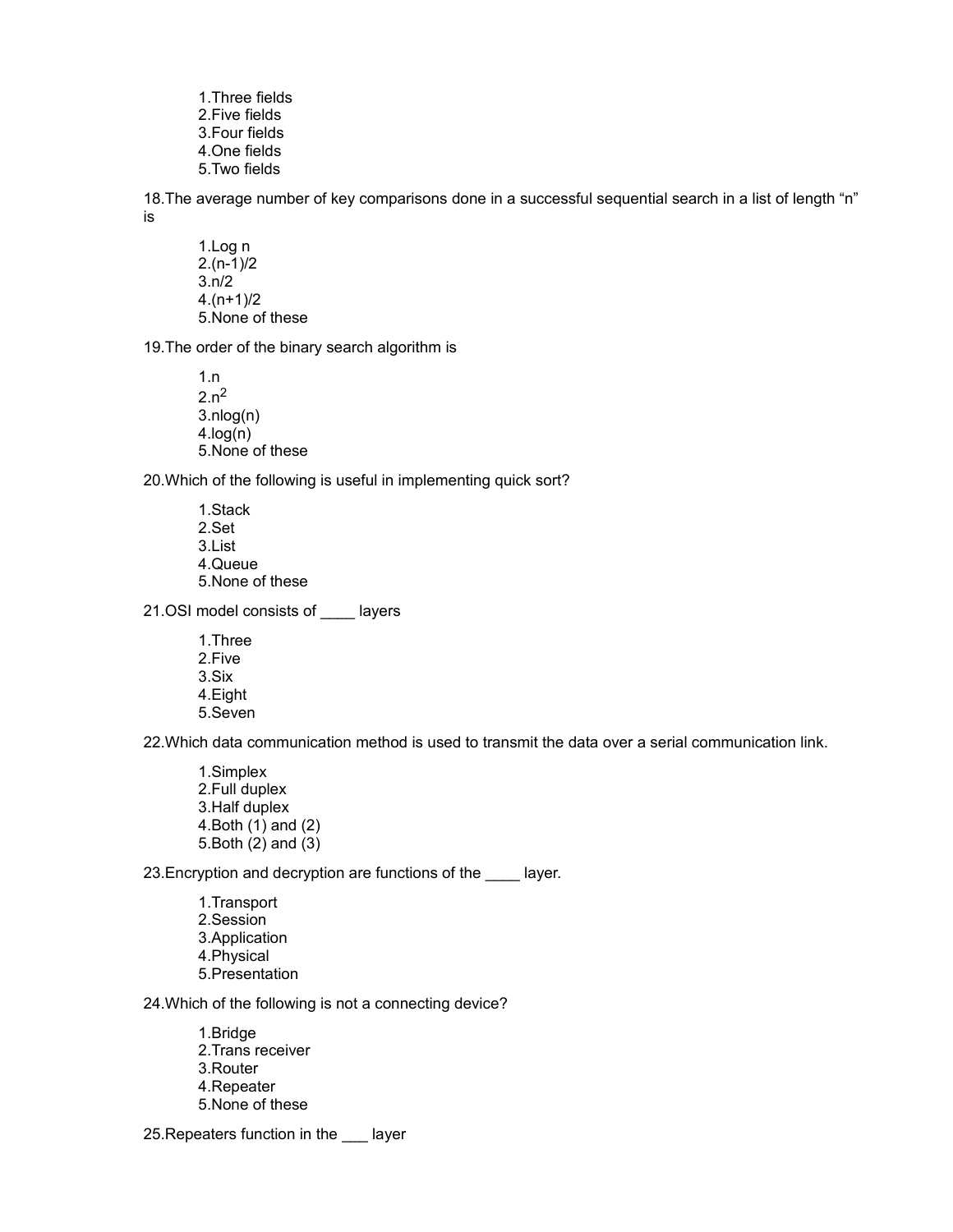1.Physical 2.Data link 3.Network 4.Both (1) and (2) 5.None of these

How many hosts are attached to each of the local area network at your site?

- 1.128
- 2.256
- 3.254
- 4.64

5.None of these

27.Which of the following types of software should we use if we often need to create, edit and print documents?

1.Word processing 2.Spread sheet 3.Object program 4.UNIX 5.None of these

28.Thrashing

1.Can always be avoided by swapping 2.Is a natural consequence of virtual memory system Always occurs on large computers 3.Can be caused by poor paging algorithms 4.None of these

29. is present in spiral model

1.Code generator 2.Risk analysis 3.Code optimizer 4.Reengineering 5.None of these

30.The approach used in top down analysis and design is :

1.To identify the top level functions by combining many smaller components into a single entity 2.To identify a top level function and then create hierarchy of lower level modules and components

3.To prepare flowcharts after programming has been completed

- 4.All of these
- 5.None of these

31.B2C ecommerce focuses on customer \_\_\_.

1.Respond to customer 2.Obtain customer feedback 3.Establish buyerseller transaction 4.All of the above 5.None of these

32.OLAP stands for

- 1.Online Analytical project
- 2.Online Analytical problem
- 3.Online Application process
- 4.Online Application Problem
- 5.Online Analytical processing

33.Data mining is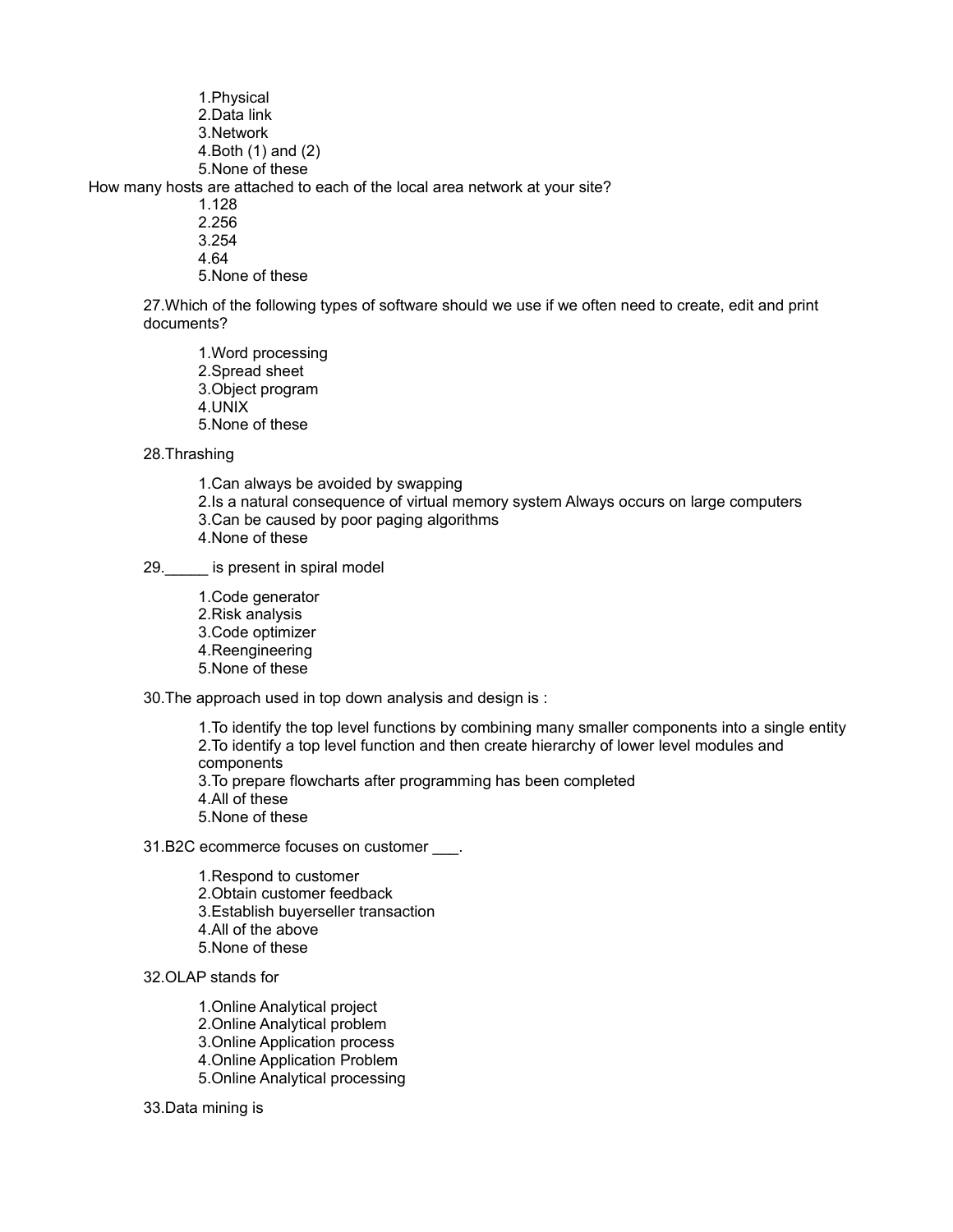1.Storing data when in need 2.Automatic extraction of patters of information 3.Searching data on Internet 4.All of these 5.None of these

34. Decision support system are based on analysis

1.Query and reporting 2.Data mining 3.OLAP 4.All of the above 5.None of these

35.The term push and pop is related to the

1.Array 2.Lists 3.Stacks 4.All of the above 5.None of these

36.The break statement causes an exit.

1.From the innermost loop only 2.Only from the innermost switch 3.From the loops and switches 4.From the innermost loop or switch 5.None of these

37.Backup procedure helps in

1.Restoring the operation whenever there is a disk failure 2.Restoring both application and system software whenever there is disk corruption 3.Restoring the data sites whenever there is a system crash 4.All of the above 5.None of these

38.Software testing is

- 1.The process of demonstrating that error are not present
- 2.One process of establishing confidence that a program does what it is supposed to do
- 3.The process of executing a program to show that it is working as per specifications
- 4.The process of executing a program with the intent of finding errors
- 5.None of these

39.Regression testing in primarily related to

1.Functional testing 2.Data flow testing 3.Development testing 4.Maintenance testing 5.None of these

40.Which of the following is easiest software development process model?

1.Waterfall Model 2.Prototyping 3.Interactive enhancement 4.Spiral model 5.All of these

41.Banker's algorithm for resource allocation deals with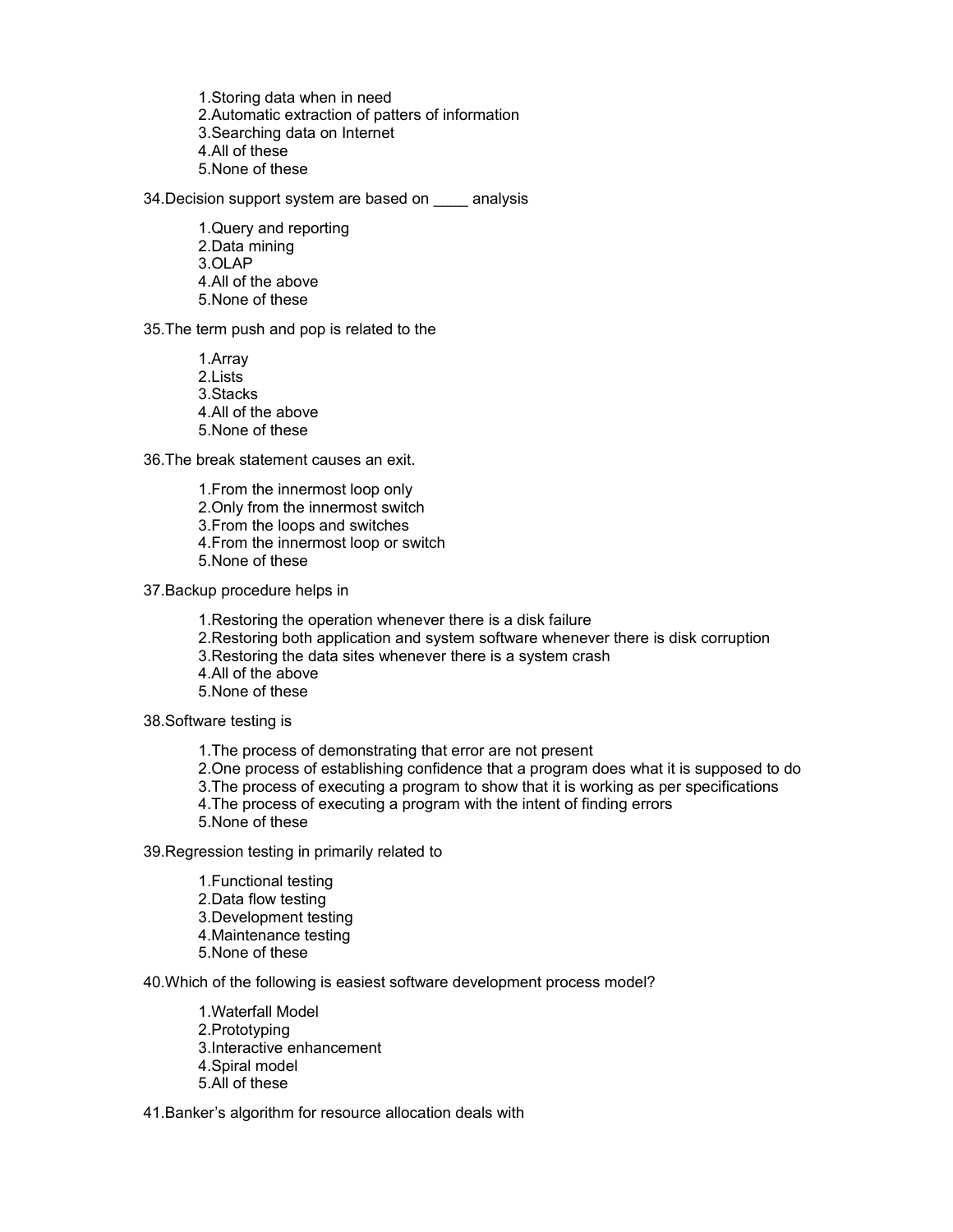1.Deadlock prevention 2.Deadlock avoidance 3.Deadlock recovery 4.Mutual exclusion 5.All of these

42.In Queues, the items deleted at one end is called.

1.Rear 2.Front 3.Top 4.Base 5.None of these

43.Pointer is used in

1.Direct Addressing 2.Indirect Addressing 3.Indexed mode 4.Immediate Addressing 5.None of these

44.An array can be passed in a functions in C language through

1.'Call by value' only 2.'Call by reference' only 3.Both (1) & (2) 4.Call by preference 5.None of these

45.HTTP refers to

1.Hyper Text Transmission Protocol 2.Hyper Text Transfer Protocol 3.Hyper Text Tie Protocol 4.Hyper Text Total Protocol 5.None of these

46.An email account includes a storage area, often called a (n)

1.Attachment 2.Hyperlink 3.Mailbox 4.Ip address 5.None of these

47.A(n) is a collection of information that determines which files you can access and which setting you use.

1.Network 2.User account 3.Operating system 4.File system 5.None of these

48.To print a document

1.Select the print command and then select OK

2.Select the Ready printer and then select OK

3.Type PRINT and then press Enter

4.Close the document, select the print command then select OK

5.None of these

49.Which part of the computer provides only temporary storage of files?